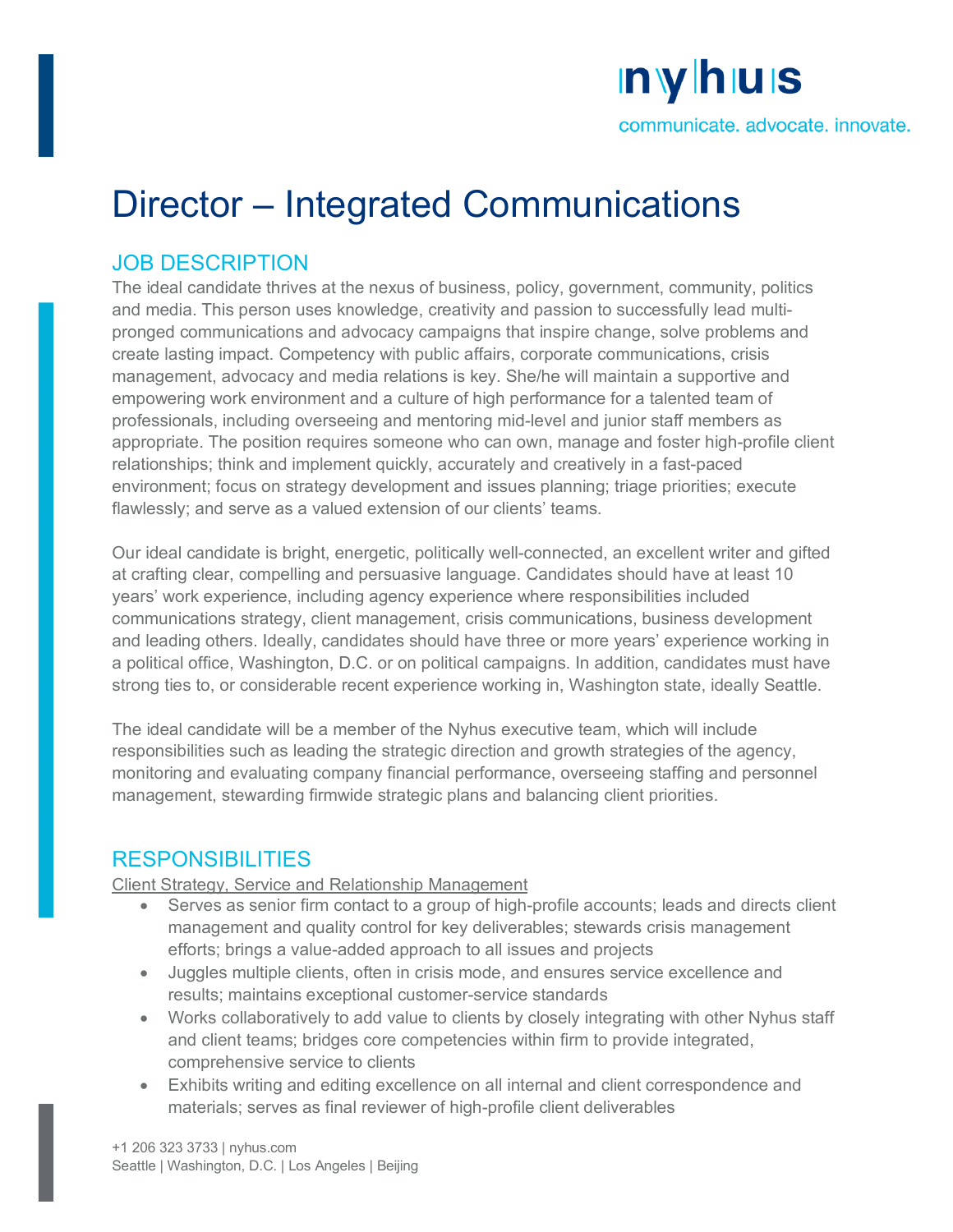- Expert at managing public affairs, reputation and media issues; effectively manages and leverages existing relationships with the media
- Ensures strategies and tactics are in place to achieve client goals and satisfaction; develops and delegates programmatic elements; evaluates impact through qualitative and quantitative metrics
- Maximizes client retention by establishing, maintaining and growing strong relationships with clients; able to quickly identify and remedy problems on behalf of the client; includes other team members in establishing broader relationships
- Stays up-to-date on communications and public affairs industry trends; anticipates and responds quickly and strategically to changing business, political and community issues

#### Business Development

- Key leader in business development strategy and execution; sets and meets new business goals
- Drives organic growth and new opportunities for clients and billings; meets cross-selling goals
- Leads new business opportunities and proposal and presentation processes
- Participates in, and encourages the development of, target sectors, on both local and national levels
- Actively engages in community, nonprofit and industry organizations to generate business leads

#### Team Leadership and Development

- Leads and develops growing team; ensures effective client management, service excellence and individual team member accountability and career development
- Maximizes utilization of team members through day-to-day leadership, one-on-one management, employee goal-setting, participation in peer and other reviews, development plans and effective recruitment
- Encourages and creates a positive working environment that reinforces the importance and value of each team member's contributions and of team collaboration
- Encourages and trains account teams on managing and growing business as well as Nyhus business practices
- Works with executive team to develop and implement company policies and procedures; reinforces Nyhus values, ethics and culture
- Participates in cross-team special projects as needed

#### Financial Management and Oversight

- Ensures that client budgets are developed and managed appropriately and client billings are accurate
- Communicates effectively and clearly to client on budget status and projections
- Maintains team billability and productivity requirements; monitors for account profitability; tracks billable time daily, precisely and consistently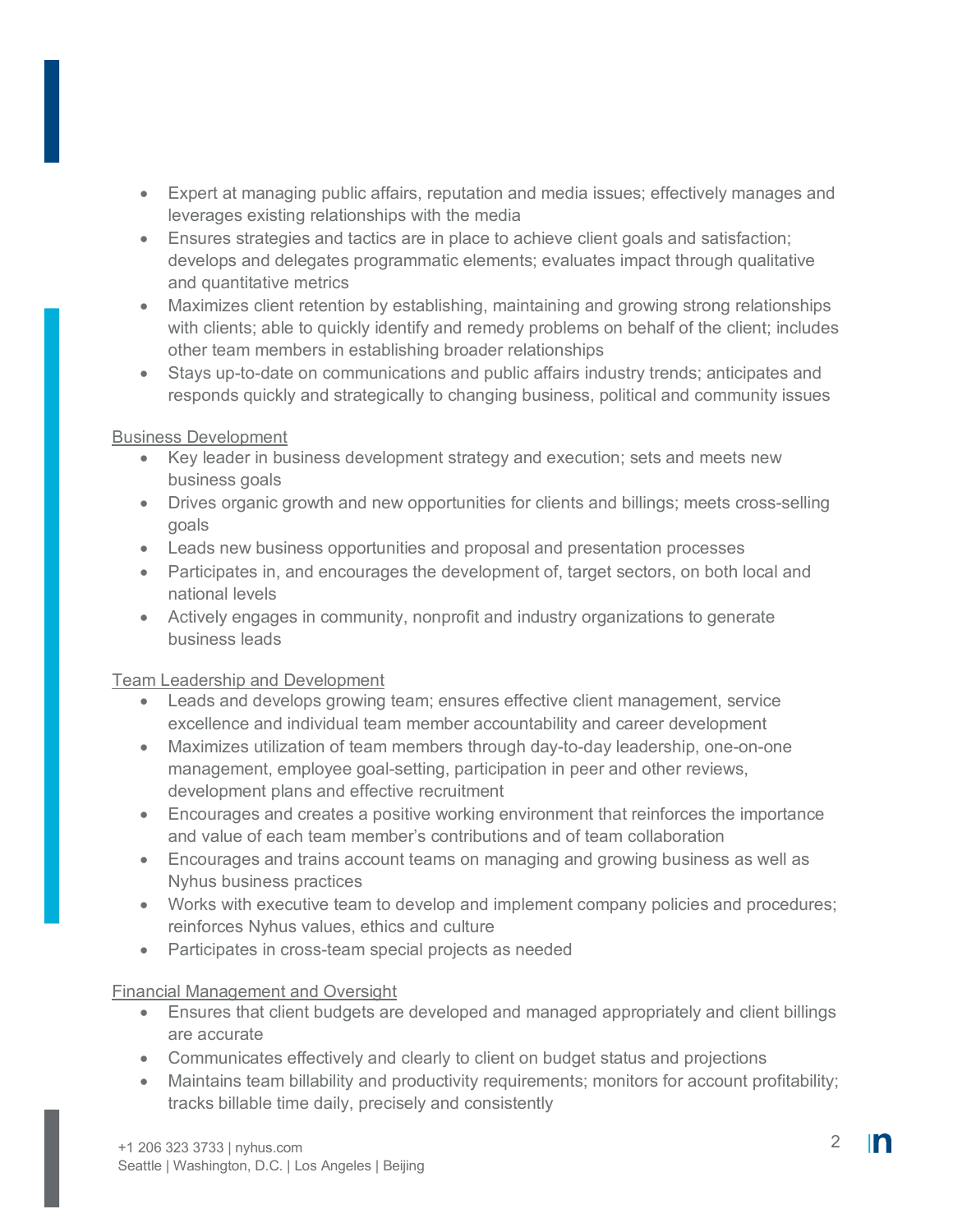• Works with Director of Finance to ensure client budgets are comprehensive, actual costs are monitored and approved, and billed account receivables are collected in a timely manner

## **REQUIREMENTS**

#### **Qualifications**

- Proven record of designing and implementing successful integrated communications and public affairs strategies, in a corporate, political or governmental capacity
- 10+ years of experience in strategic communications at an agency, consulting firm or in the public or private sector
- 5+ years of experience leading and collaborating with multi-person teams, with direct experience in building and managing diverse teams
- Agency or consulting experience required (budgeting, planning and billing hourly)
- Proven record in successfully attracting and growing new business
- Solid experience in crisis communications and success creating and managing crisis campaigns
- Strong relationships with businesses, elected officials and community leaders in Washington state, and a thorough understanding of the Northwest and its Washington, D.C., connection
- Corporate communications and public affairs experience helpful; government or political experience preferred, ideally with some campaign, Hill, administration, legislative or gubernatorial experience
- Demonstrated excellence in strategy and plan development; writing and presentations; media relations, and consultative selling
- Must be exceptional writer and persuasive communicator; comfortable messaging in a variety of styles and formats
- Solid experience and understanding of social media and how it relates to advocacy campaigns
- Competence and confidence: Candidate must be confident and articulate in all client interactions, and demonstrate genuine passion and enthusiasm for the client's business. Candidate must be an experienced, broadly capable project and account manager who can juggle a range of assignments, clients and budgets with a high degree of independence
- Bachelor's degree in communications, public relations, political science, journalism or a related field

Nyhus Communications is minority-owned, NGLCC-certified, and committed to creating a respectful, inclusive, diverse environment in which everyone thrives. We are proud to be an equal-opportunity employer. All qualified applicants will receive consideration for employment without regard to race, color, religion, gender, gender identity or expression, sexual orientation, national origin, genetics, disability, age, or veteran status.